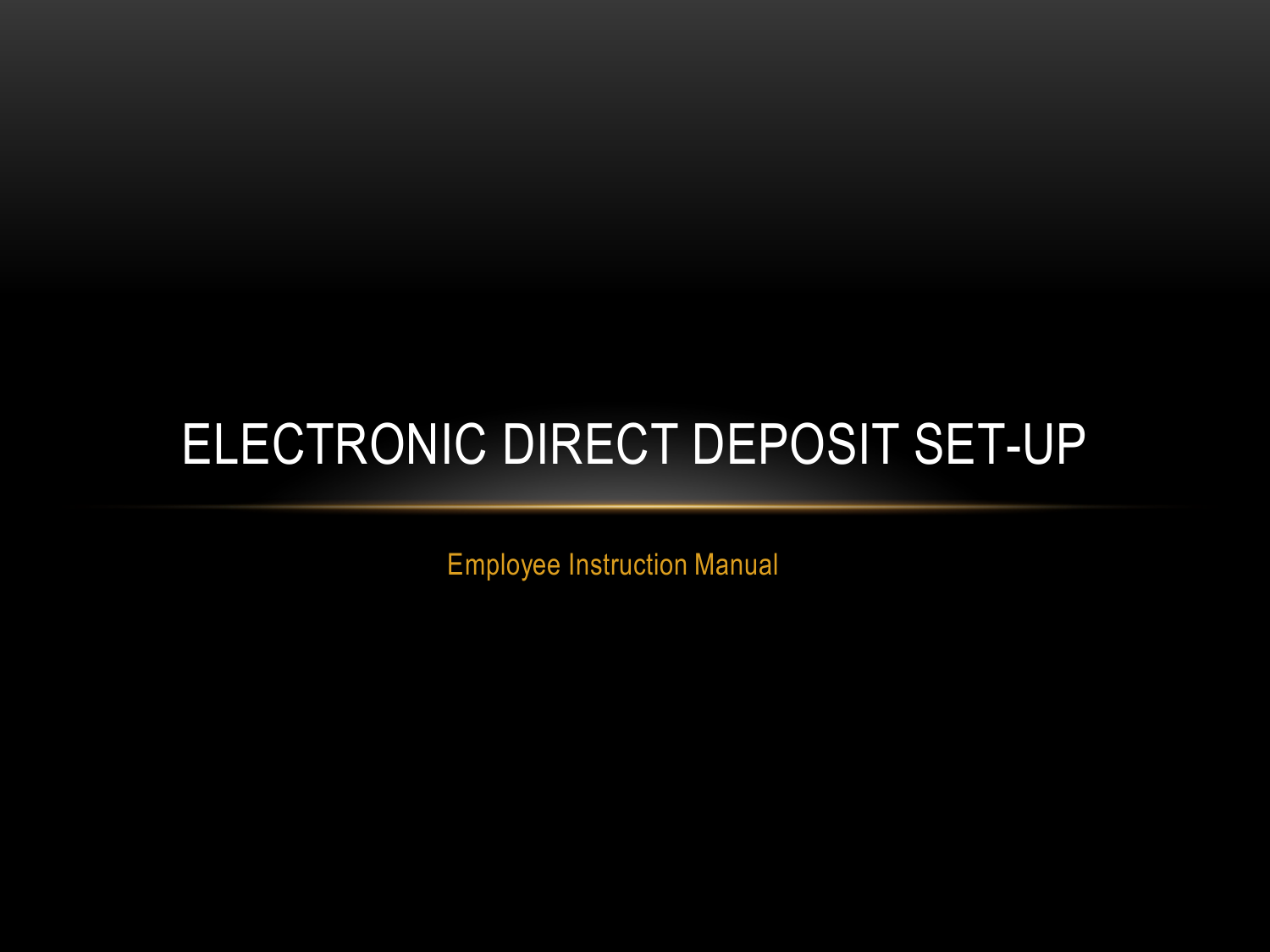| <b>Secure Access Login</b><br>User Name:<br>Password:<br>Cancel<br>Login |
|--------------------------------------------------------------------------|
| <b>Forget Password?</b><br><b>Click Here</b>                             |
| Having problems logging in? Click here.                                  |
| How do I get a user name and password?<br><b>Click Here</b>              |

### SIGN INTO MYCSU Step 1: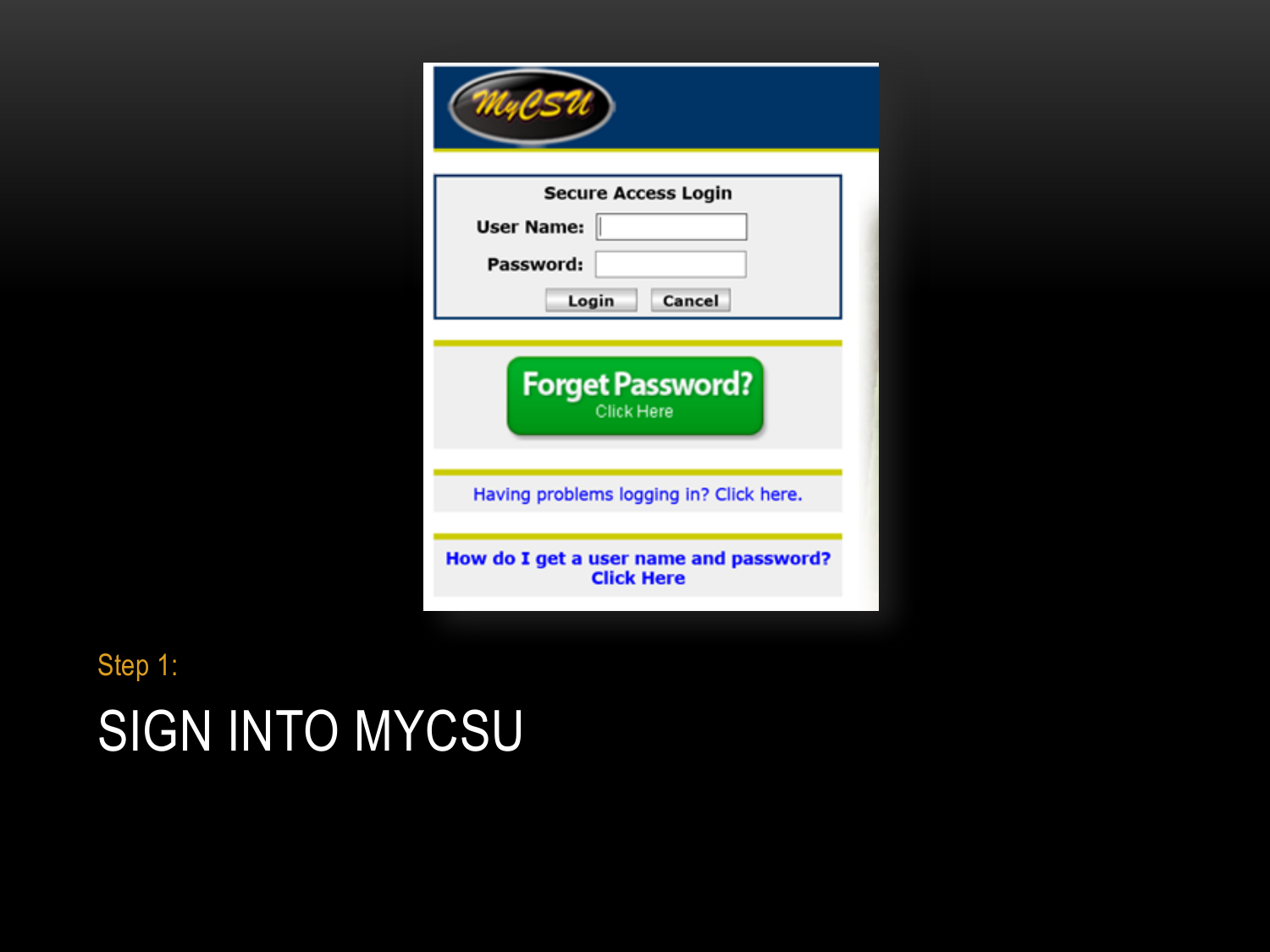#### 同国国 **Academic Services** http://orca1-prod.**ces.edu**/render.userLayoutRootNode.uP?uP\_root= Q v C and SunGard Higher Education Calculated Risk Does a Re... (1) Netiquette Mous Size Wedding Dresses... (1) Tinker v. Des Moines Inde... (2) SKECI **Click here to:** Register for courses, search the course catalog, view grades and transcripts, update your personal information, view your housing, view your financial aid and access many other Welcome administrative services. My Account You are currently logged in. **Content Layout** My Health Center Food for Thought New Student **MyCSU**

Step 2:

### ON YOUR WELCOME PAGE, UNDER YOUR MYCSU TAB, SCROLL DOWN TO ACADEMIC SERVICES ON THE LEFT HAND SIDE & SELECT, "CLICK HERE TO":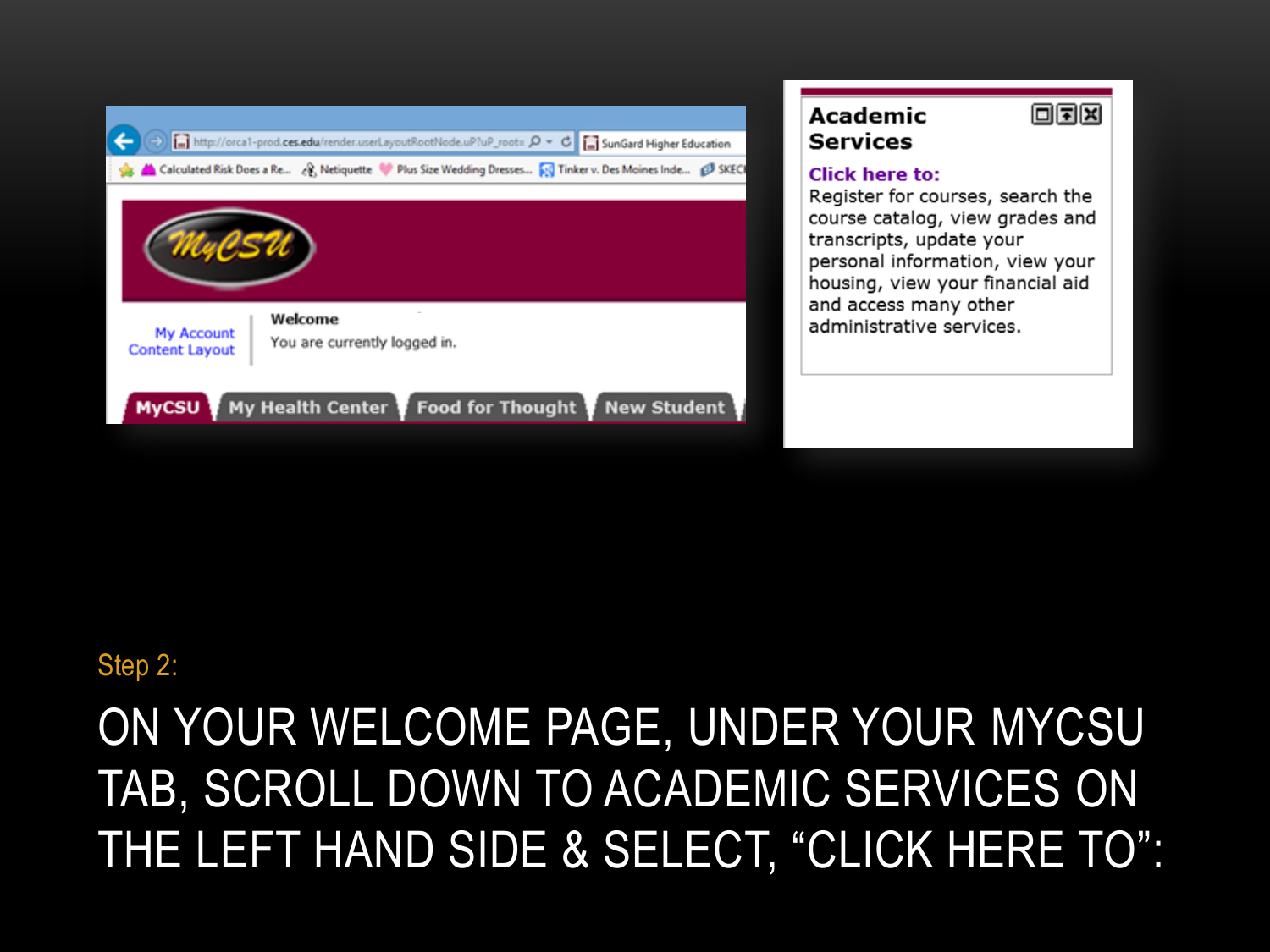http://orca1-prod.**ces.edu/**cp/render.Used.ayoutRootNode.uP/uF  $\rho$  +  $\cong$  C **[1]** SunGard Higher Education

Calculated Risk Does a Re... & Netiquette Plus Size Wedding Dresses... [2] Tinker v. Des Moines Inde... @ SKECHERS Corporate Info... @ Oral Argument Previews @ Supreme Court of Ohio a... @

**My CAMPUS** 

Back to **MyCSU Tab** 

←

#### **Academic Services**

**Colleges and Administrative Services - Access to Important Links Departments** 

College of Arts and **Sciences College of Business** and Industry

You can access your Financial Aid info, your Housing Info, Register for classes, your Pay Stubs and more. This link will take you to your school's Administrative Services page where you will be able to access different services depending on your role at the school.

#### Step 3:

### UNDER ADMINISTRATIVE SERVICES - ACCESS TO **IMPORTANT LINKS, SELECT THE HIGHLIGHTED** TEXT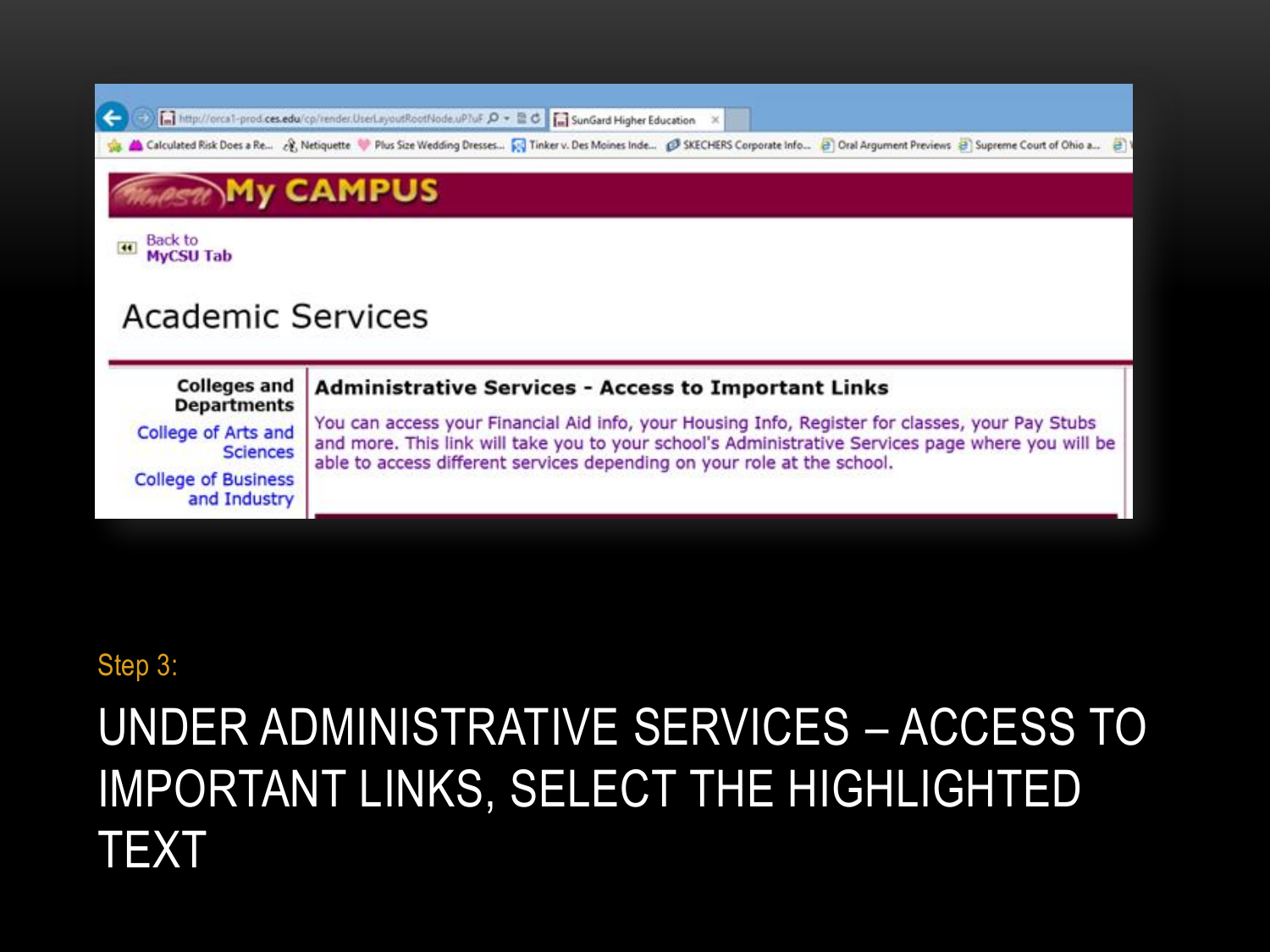http://orca1-prod.ces.edu/cp/render.UserLayoutRootNode.uP/uF , Q + 2 C | MinGard Higher Education

Calculated Risk Does a Re... 28, Netiquette Plus Size Wedding Dresses... 20 Tinker v. Des Moines Inde... @ SKECHERS Corporate Info... @ Oral Argument Pres

#### **My CAMPUS**

**Back to** 44 **MyCSU Tab** 

←

Personal Information Addresses, contacts, e-mail, marital status, SSN, PIN.

Employee Time sheets, time off, benefits, leave or job data, pay stubs, W2 and T4 forms, W4 data.

**Student & Financial Aid** Apply for admission, register, view academic records and financial aid.

Step 4:

## **SELECT, "EMPLOYEE"**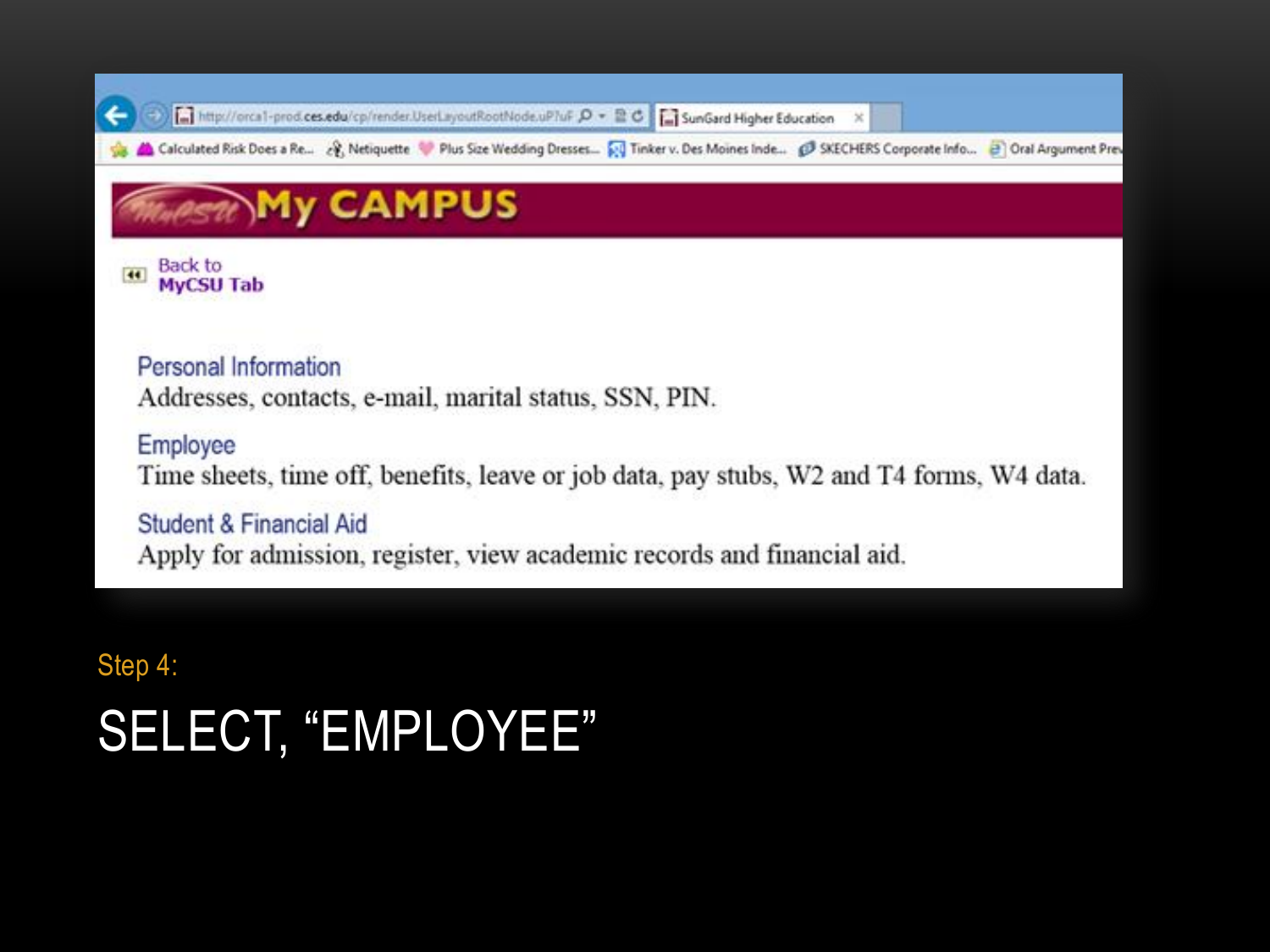

Step 5:

# SELECT, "PAY INFORMATION"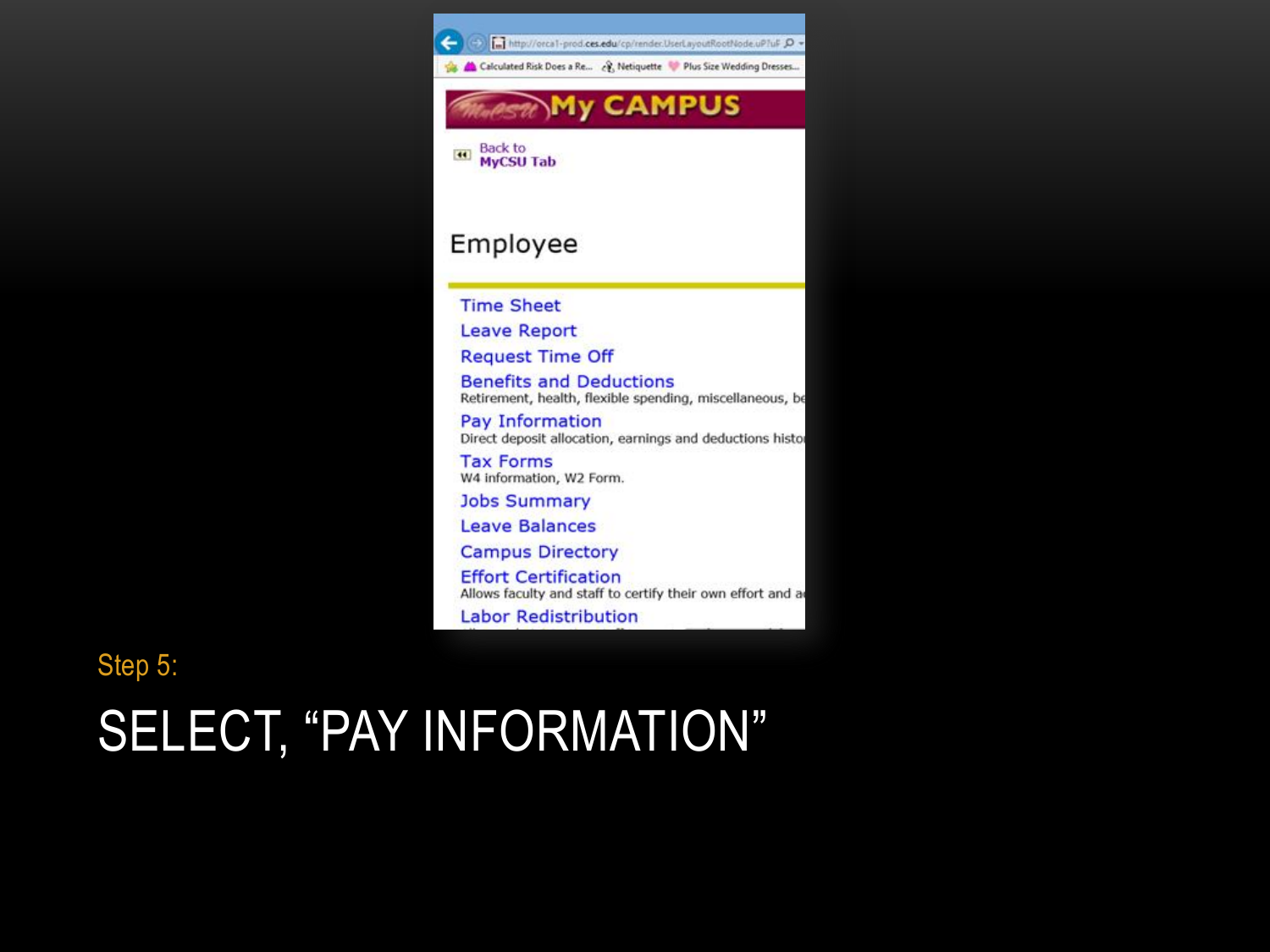| http://orca1-prod.ces.edu/cp/render.UserLayoutRootNode.uP?uF Q - 2 C       SunGard Higher Education X                                         |
|-----------------------------------------------------------------------------------------------------------------------------------------------|
| Calculated Risk Does a Re (1) Netiquette MP Plus Size Wedding Dresses (2) Tinker v. Des Moines Inde (2) SKECHERS Corporate Info (2) Oral Argu |
| <b>My CAMPUS</b>                                                                                                                              |
| <b>Back to</b><br>44<br><b>MyCSU Tab</b>                                                                                                      |
| <b>Personal Information</b><br><b>Student</b><br><b>Financial Aid</b><br><b>Employee</b>                                                      |
| Search<br>Go                                                                                                                                  |
|                                                                                                                                               |
|                                                                                                                                               |
| Pay Information                                                                                                                               |
|                                                                                                                                               |
| <b>Direct Deposit Allocation</b>                                                                                                              |
| <b>Earnings History</b>                                                                                                                       |
| Pay Stub                                                                                                                                      |
| <b>Deductions History</b>                                                                                                                     |
| <b>Earnings by Positions</b>                                                                                                                  |
| <b>RELEASE: 8.10.1</b>                                                                                                                        |
|                                                                                                                                               |

Step 6:

SELECT, "DIRECT DEPOSIT ALLOCATION"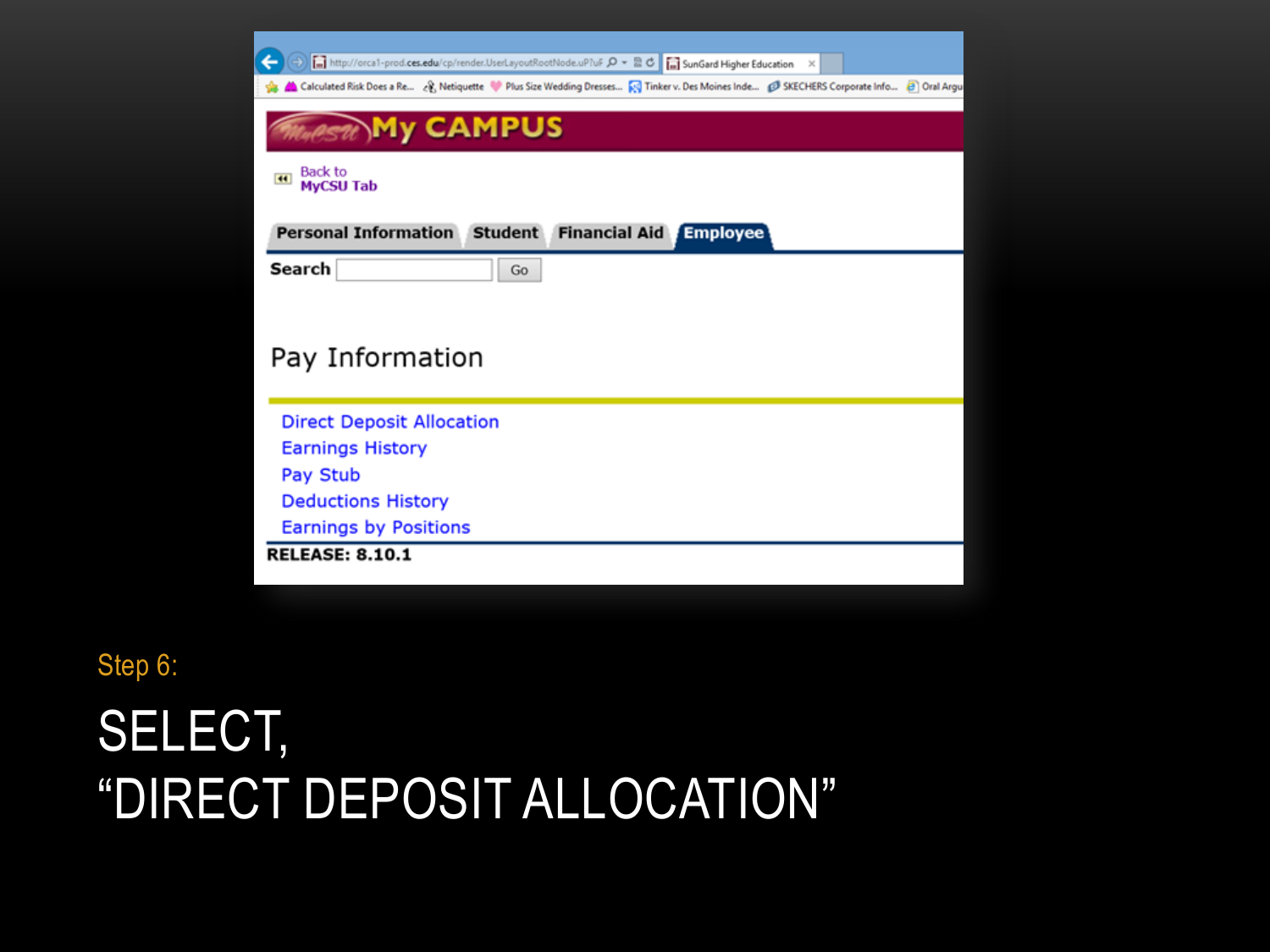**Update Direct Deposit Allocation** 

Step 7:

SELECT, "UPDATE DIRECT DEPOSIT ALLOCATION"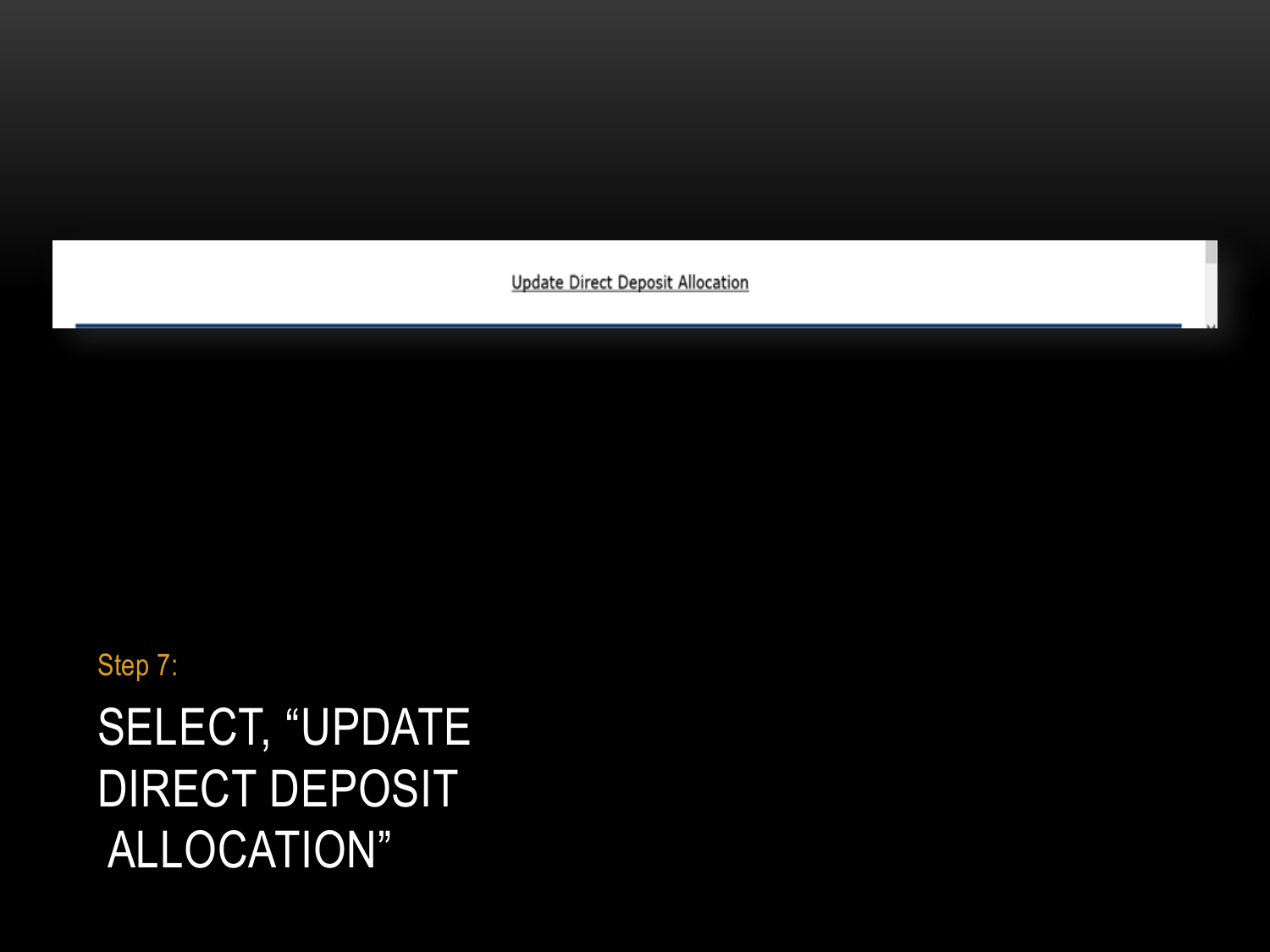|                                                                                                                                                                       | http://orca1-prod. <b>ces.edu</b> /cp/render.UserLayoutRootNode.uP?uF $\mathcal{D} = \mathbb{E} \circ \mathbb{C}$ sunGard Higher Education X          |
|-----------------------------------------------------------------------------------------------------------------------------------------------------------------------|-------------------------------------------------------------------------------------------------------------------------------------------------------|
|                                                                                                                                                                       | Calculated Risk Does a Re (B) Netiquette MP Plus Size Wedding Dresses [9] Tinker v. Des Moines Inde (B) SKECHERS Corporate Info (B) Oral Argument Pro |
| <b>My CAMPUS</b><br><b>Back to</b><br>$\overline{44}$<br><b>MyCSU Tab</b>                                                                                             |                                                                                                                                                       |
| * - indicates a required field.<br><b>Add Allocation:</b><br>Bank Routing Number: *                                                                                   |                                                                                                                                                       |
| Account Number: <sub>∗</sub><br><b>Account Type:</b><br><b>Remaining Amount:</b><br><b>Amount or Percent:</b><br>Payroll Deposit:<br><b>Accounts Payable Deposit:</b> | Saving<br>◡<br>Percent N                                                                                                                              |
| Save                                                                                                                                                                  | <b>Direct Deposit Allocation</b>                                                                                                                      |

#### Step 8:

### ADD YOUR BANKING INFORMATION. \* - INDICATES A REQUIRED FIELD.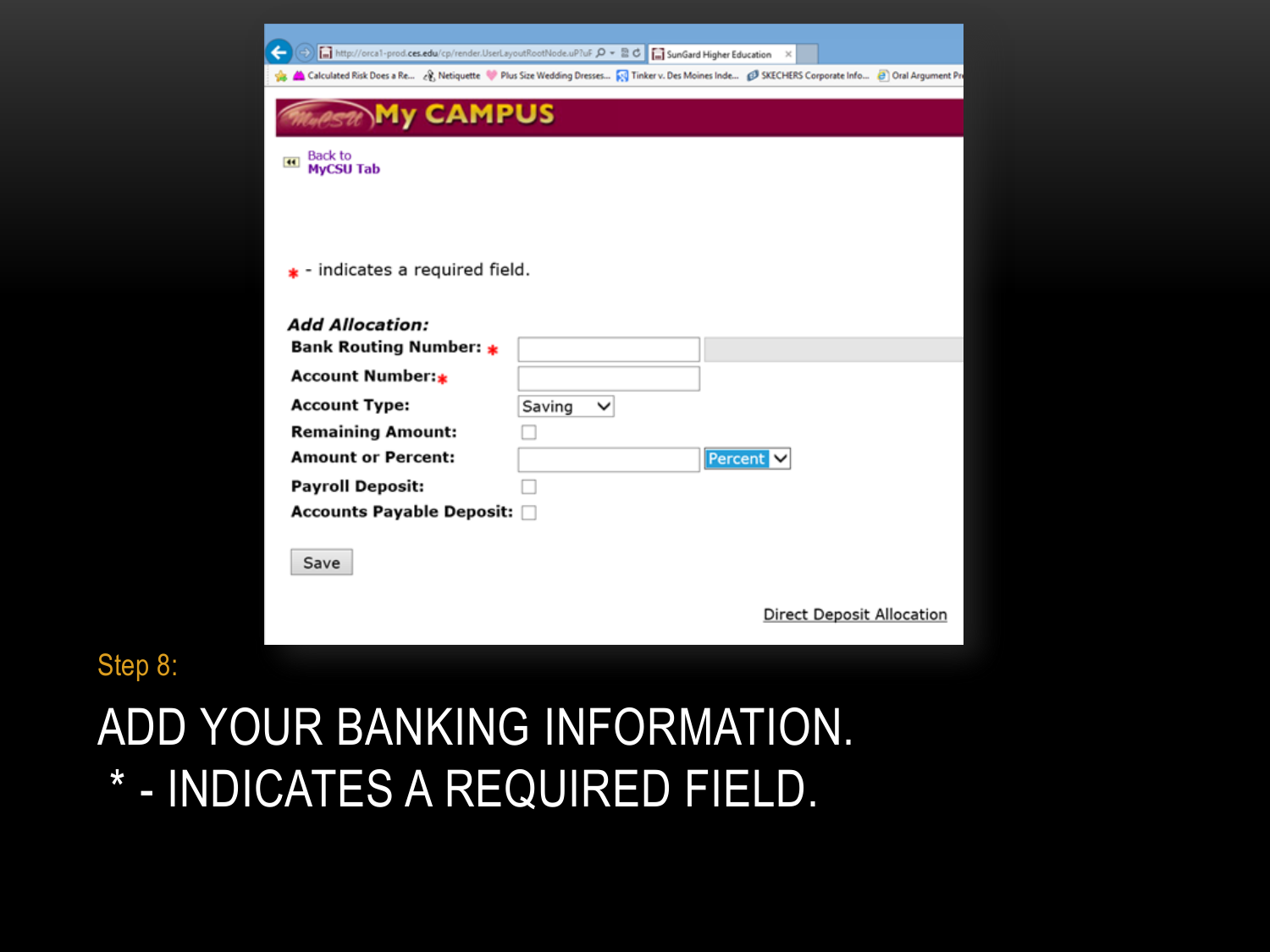| http://orca1-prod. <b>ces.edu</b> /cp/render.UserLayoutRootNode.uP?uF Q = B C   M SunGard Higher Education X                                      |        |         |                                  |  |
|---------------------------------------------------------------------------------------------------------------------------------------------------|--------|---------|----------------------------------|--|
| Calculated Risk Does a Re (8) Netiquette Mus Size Wedding Dresses (8) Tinker v. Des Moines Inde (8) SKECHERS Corporate Info (8) Oral Argument Pro |        |         |                                  |  |
| <b>My CAMPUS</b>                                                                                                                                  |        |         |                                  |  |
| <b>Back to</b><br>$\overline{44}$<br><b>MyCSU Tab</b>                                                                                             |        |         |                                  |  |
|                                                                                                                                                   |        |         |                                  |  |
| $\star$ - indicates a required field.                                                                                                             |        |         |                                  |  |
| <b>Add Allocation:</b>                                                                                                                            |        |         |                                  |  |
| Bank Routing Number: *                                                                                                                            |        |         |                                  |  |
| Account Number:∗                                                                                                                                  |        |         |                                  |  |
| <b>Account Type:</b>                                                                                                                              | Saving |         |                                  |  |
| <b>Remaining Amount:</b>                                                                                                                          |        |         |                                  |  |
| <b>Amount or Percent:</b>                                                                                                                         |        | Percent |                                  |  |
| <b>Payroll Deposit:</b>                                                                                                                           |        |         |                                  |  |
| <b>Accounts Payable Deposit:</b>                                                                                                                  |        |         |                                  |  |
| Save                                                                                                                                              |        |         |                                  |  |
|                                                                                                                                                   |        |         | <b>Direct Deposit Allocation</b> |  |

Step 9:

### TO COMPLETE SET-UP TRANSACTION THE FOLLOWING ITEMS SHOULD BE CHECKED: "AMOUNT OR PERCENT" USUALLY 100% "PAYROLL DEPOSIT:"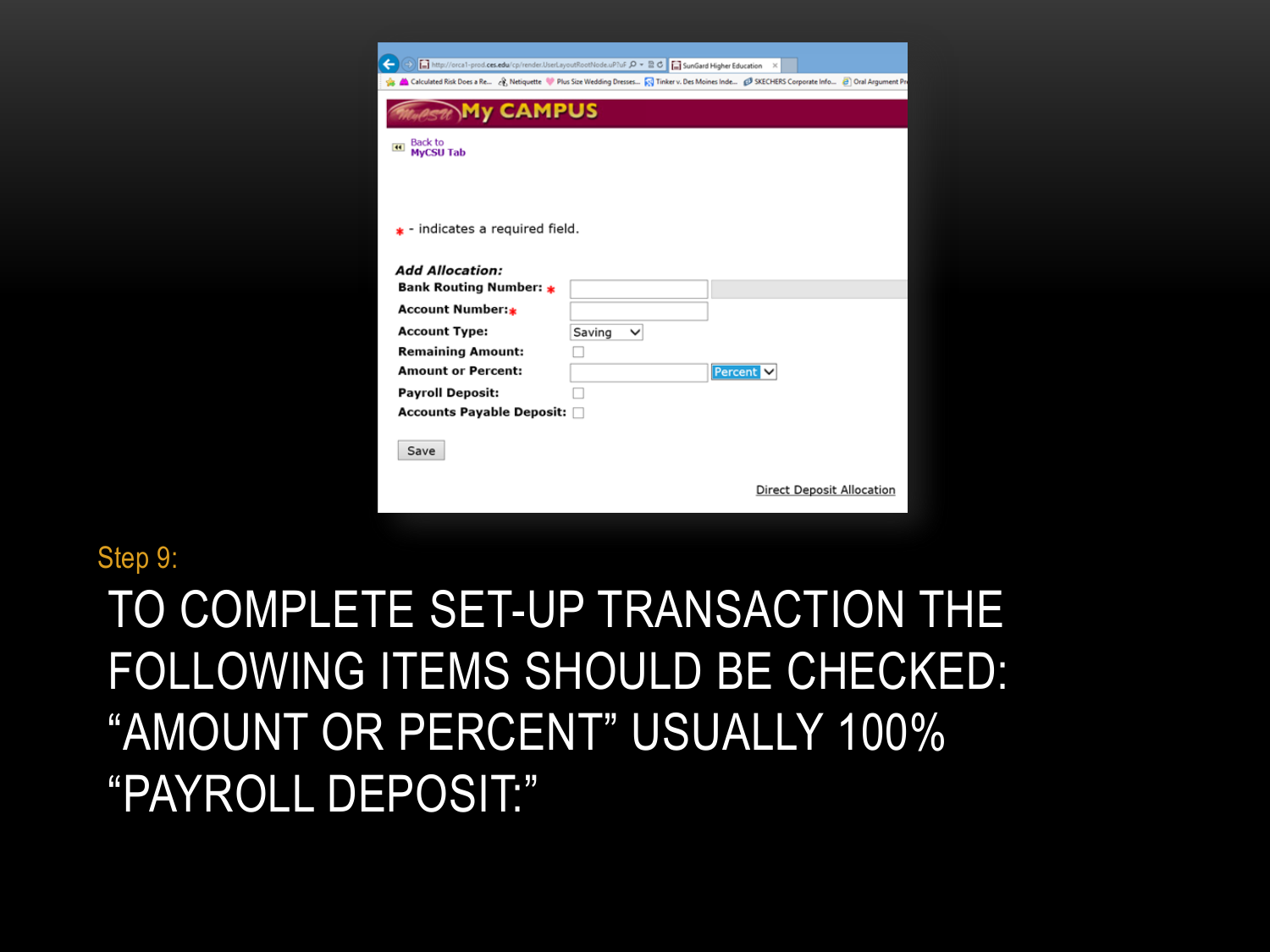| http://orca1-prod.ces.edu/cp/render.UserLayoutRootNode.uP?uF Q = 2 C   [ SunGard Higher Education X<br>A Calculated Risk Does a Re & Netiquette Mus Size Wedding Dresses M Tinker v. Des Moines Inde @ SKECHERS Corporate Info @ Oral Argument Previews @ Supreme Court of Ohio a @ W. H. Drane - Municipal C [1] c | <b>My CAMPUS</b>  |                                                                 |                 |  |                                      |                                       |                        |                         |         |  |
|---------------------------------------------------------------------------------------------------------------------------------------------------------------------------------------------------------------------------------------------------------------------------------------------------------------------|-------------------|-----------------------------------------------------------------|-----------------|--|--------------------------------------|---------------------------------------|------------------------|-------------------------|---------|--|
| <mark>ज</mark> ा Back to<br><b>MyCSU Tab</b><br>Direct Deposit Allocation                                                                                                                                                                                                                                           |                   |                                                                 |                 |  |                                      | E-mail                                | <b>Calendar Groups</b> |                         | Logou   |  |
| Pay Distribution as of Feb 21, 2014                                                                                                                                                                                                                                                                                 |                   |                                                                 |                 |  |                                      |                                       |                        |                         |         |  |
| <b>Bank Name</b>                                                                                                                                                                                                                                                                                                    |                   | Routing Number Account Number Account Type Net Pay Distribution |                 |  |                                      |                                       |                        |                         |         |  |
|                                                                                                                                                                                                                                                                                                                     |                   |                                                                 |                 |  |                                      |                                       |                        |                         |         |  |
| <b>Proposed Pay Distribution:</b>                                                                                                                                                                                                                                                                                   |                   |                                                                 |                 |  |                                      |                                       |                        |                         |         |  |
| <b>Bank Name</b>                                                                                                                                                                                                                                                                                                    | Routing<br>Number | Account<br>Number                                               | Account<br>Type |  | <b>Priority Amount or</b><br>Percent | <b>Net Pay</b><br><b>Distribution</b> |                        | <b>Payroll Accounts</b> | Payable |  |

Step 10: (Final Step)

### YOUR BANK INFORMATION WILL APPEAR ONCE YOU SELECT "SAVE". DOUBLE CHECK TO ENSURE YOUR SET-UP IS CORRECT.